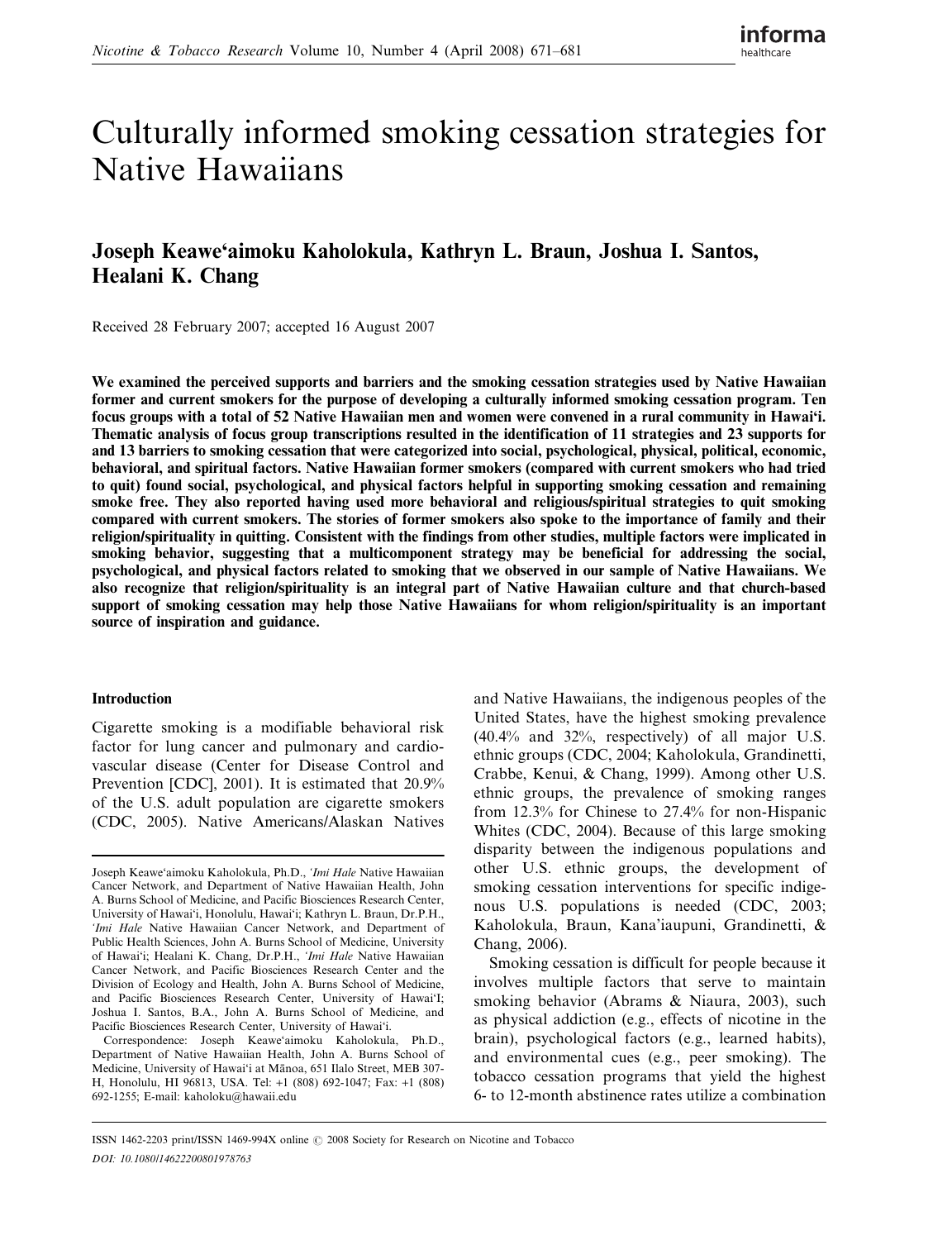of strategies, such as nicotine replacement therapy (NRT) and individual or group behavioral strategies (Abrams & Niaura, 2003). For example, treatment outcome studies (with 6- to 12-month post-treatment follow-up) have yielded 23%–35% abstinence rates for multicomponent smoking cessation interventions that include pharmacotherapy and behavioral strategies (Fiore et al., 2000), compared with only 17% for NRT alone (Silagy, Lancaster, Stead, Mant, & Fowler, 2004),  $14\% - 20\%$  for brief interventions,  $10\%$ for self-help approaches (Alterman, Gariti, & Mulvaney, 2001), and 10% for physician-advice programs (Fiore et al., 2000). The modest 23%– 35% abstinence rates obtained from multicomponent smoking cessation interventions, which is superior to other intervention strategies, illustrates both the difficulty people experience in quitting and the multifactorial nature of smoking. Adding to the complexity of smoking cessation, smoking behavior among indigenous peoples of the United States could be strongly influenced by unique sociocultural factors (Kaholokula et al., 2006), factors not often the focus of traditional smoking cessation interventions.

Some of the sociocultural factors believed to play a role in smoking behavior among indigenous populations in the United States are associated with cultural traditions as well as with acculturative and economic stressors (Kaholokula et al., 2006; Struthers & Hodges, 2004). For example, tobacco is part of spiritual and healing practices in some Native American groups (Unger, Soto, & Baezconde-Garbanati, 2006). For Native Hawaiians (the indigenous people of Hawai'i) acculturative stressors are believed to be associated with high-risk behaviors, such as substance abuse (Marsella, Oliveira, Plummer, & Crabbe, 1995). As with other indigenous populations, Native Hawaiians are more likely than other ethnic groups to cluster in lower socioeconomic strata (SES) and are under-represented in higher education (Marsella et al., 1995), which has been associated with increased smoking (Kaholokula et al., 1999). Studies also have found that smokers of a lower SES are less likely to successfully quit smoking compared with those of a higher SES (Osler & Prescott, 1998). The association of sociocultural factors and smoking among indigenous populations in the United States suggests the need for culturally informed smoking cessation interventions.

Studies have reported on the benefits of smoking cessation programs for Native Americans and Alaskan Natives (Horn et al., 2005), but little is known about smoking cessation among Native Hawaiians. Chen's (2001) review of tobacco cessation research for Asian and Pacific Islanders found no peer-reviewed articles on Pacific Islanders.

However, a study of New Zealand's Aukati Kai Paipa program, a culturally appropriate and integrated behavioral counseling and pharmacological smoking cessation program for female Māori (the indigenous Pacific peoples of New Zealand) found that  $29\%$  of Maori women in the program had quit smoking compared with  $12.5%$  of Ma $\overline{a}$ ori women who were not in the program but quit smoking over a similar time period (Aukati Kai Paipa, 2000). Their intervention was recognized as being culturally appropriate because it was operated within Māori communities by Māori quit coaches who had a high degree of credibility within their respective communities and familiarity with Māori customs and practices.

More than half (52.1%) of Native Hawaiians have reported smoking sometime in their life, and the prevalence of current smoking (22.7%–32%) is notably higher in this population than among other major ethnic groups residing in Hawai'i (Kaholokula et al., 1999; Kaholokula et al., 2006). The reported success of the Aukati Kai Paipa (2000) study led us to believe that a culturally informed smoking cessation program that combined behavioral and pharmacological approaches could be successful for Native Hawaiians, given that Māori and Native Hawaiians share common cultural traditions and a similar acculturation history. To inform the development of such a program, we conducted a qualitative investigation among Native Hawaiian former and current adult smokers in a large rural community of Hawai'i. Our objectives were (a) to determine if a smoking cessation program that combined behavioral and pharmacological strategies would be consistent with the preferred smoking cessation strategies of Native Hawaiians and (b) to identify supports for and barriers to smoking cessation for this ethnic population.

## Method

## Study design

A series of focus groups with Native Hawaiian former and current cigarette smokers were convened to meet our study objectives. The use of focus groups is an appropriate research strategy to learn about a specific phenomenon, in this case the lived experiences of Native Hawaiians with smoking cessation (Cresswell, 1994). The method also is congruous with Native Hawaiians' strong oral tradition (Pukui, Haertig, & Lee, 1979). Many Native Hawaiians prefer to share their experiences orally and face-toface (compared with surveys or telephone interviews), allowing them to gauge the researcher's intent, sincerity, and trustworthiness as information is exchanged (Braun, Mokuau, Hunt, Kaanoi, & Gotay, 2002; Braun, Mokuau, & Tsark, 1997).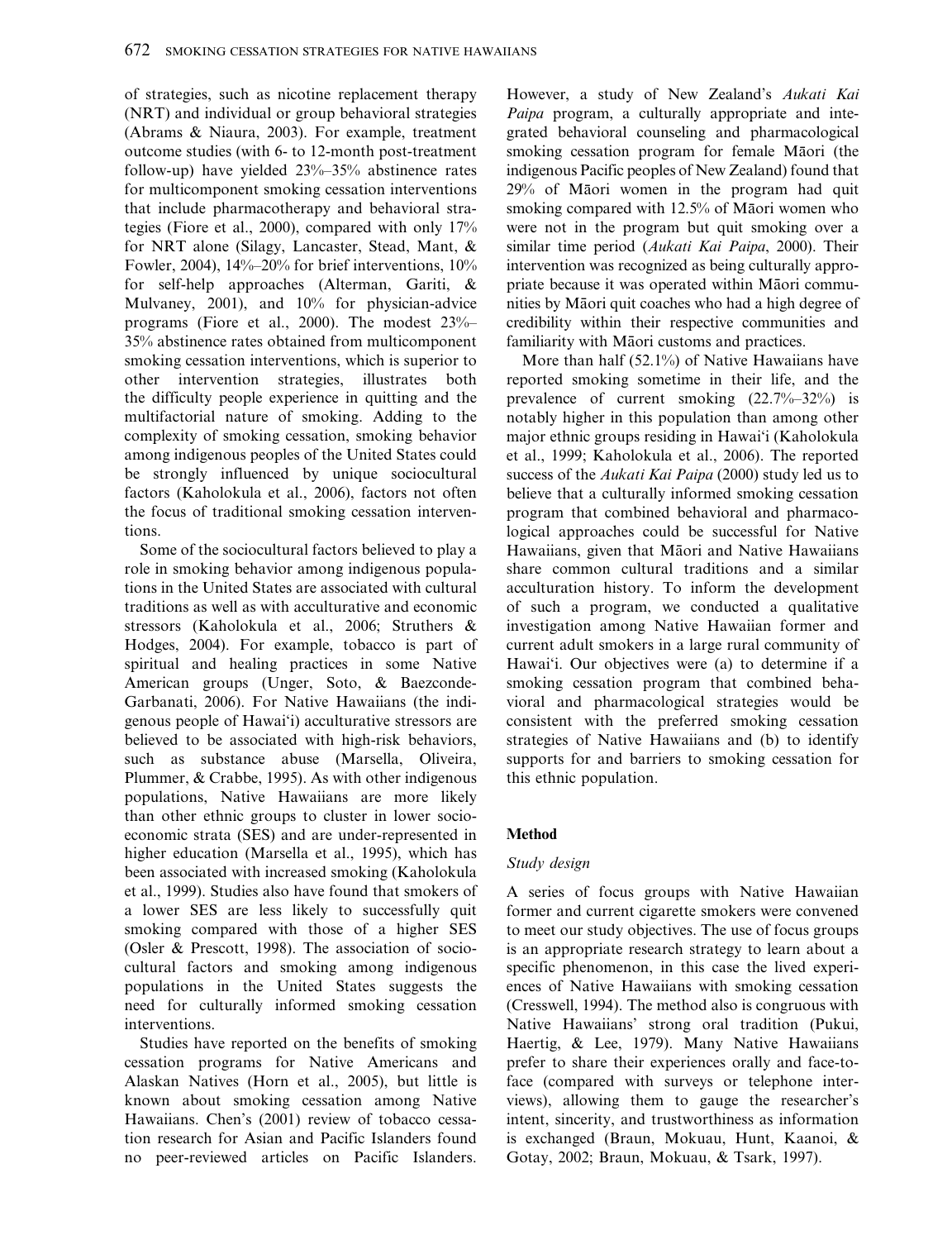We segregated former and current smokers in the focus groups so that questions could be tailored to elicit smoking cessation information (e.g., How did you quit smoking? vs. What makes it difficult to stop?) relevant to the experience of each. Because a previous investigation of Native Hawaiian smokers found gender differences in smoking initiation (Kaholokula et al., 2006), an attempt was made to segregate focus groups of current and former smokers by gender for the same reason the groups were segregated by smoking status.

## Participants

Focus group participants were recruited through the Kōhala Health Research (KHR) Project (formerly known as the Native Hawaiian Health Research Project), a multiethnic, community-based epidemiological study of diabetes and cardiovascular disease risk factors among adult residents (aged 18 years or older) of the North Kōhala district on the island of Hawai'i. Of the 1,462 participants of the KHR Project, 489 (43%) were Native Hawaiian, of whom 111 were current smokers (people who reported having smoked 100 or more cigarettes in their lifetime and currently smoked, regardless of number of cigarettes smoked daily) and 141 were former smokers (people who reported having smoked 100 or more cigarettes in the past but no longer smoked at the time of this study, regardless of number of cigarettes smoked daily). These definitions of former and currents smokers are commonly accepted and widely used in smoking-related studies (CDC, 2005).

An invitation letter was sent to the 252 Native Hawaiian KHR participants who were identified as former and current smokers; 75 individuals expressed an interest in participating in our focus groups. Of the interested individuals, 52 participated. The 23 nonparticipants noted schedule conflicts as the reason for not participating. All 75 individuals completed a brief mail-out survey to gather updated sociodemographic data. An analysis of the sociodemographic data found no significant differences in sex distribution, mean age, or smoking status between those who participated and those who did not.

#### Procedures

We convened a total of 10 focus groups: six focus groups comprised 29 former smokers (two male-only groups, two female-only groups, and two mixedgender groups) and four comprised 23 current smokers (one male-only group, one female-only group, and two mixed-gender groups). Focus groups assignments were made by the investigators based on (a) participants' preferred meeting times from several available meeting times, (b) smoking status, and (c) gender. Although we intended to segregate focus groups by gender as well as smoking status, we needed to mix the genders for the last 4 of the 10 focus groups to accommodate the participants' preferred meeting times. Native Hawaiian health professionals (authors JKK and HKC) facilitated the focus groups with assistance from KHR communitybased employees and members of 'Imi Hale: Native Hawaiian Cancer Network, a program to enhance research among Native Hawaiians and the skills of Native Hawaiian researchers (Braun, Tsark, Santos, Aitaoto, & Chong, 2006). Each focus group session was held in the North Kōhala community and lasted approximately 2 hr, including the completion of the informed consent process and a smoking history survey (age at initiation, number of cigarettes smoked per day, age at cessation if appropriate, current age, gender, marital status, and educational attainment). Survey data (age, gender, marital status, and smoking history) were analyzed using JMP Statistical Software for Windows, release 5.1.

Each focus group was opened with a pule (prayer) from an elder in the group and an explanation of our purpose by the facilitator—to seek information that would help in developing a smoking cessation program for Native Hawaiians. Then each member introduced himself or herself by sharing background information, including ancestral and familial lineage. In Native Hawaiian culture, such disclosure reflects the importance of 'ohana (family) and of establishing new relationships through shared connections. Although this level of sharing may be considered a breach of individual confidentiality in mainstream focus groups, it is appropriate and expected in Native Hawaiian groups and is essential for building a trusting environment for dialogue (Braun et al., 2002).

The open-ended focus group questions differed slightly for current and former smokers. Current smokers were asked (a) Have you ever been told to quit smoking? By whom? (b) Have you ever tried to quit smoking? What was your experience? (c) What makes it difficult to stop? (d) What would be most helpful for you to quit smoking? and (e) If we were to design a program to help you quit smoking, what would it look like? Former smokers were asked (a) Why did you quit smoking? (b) How did you quit smoking? What was most helpful? (c) What made it difficult? (d) If another Native Hawaiian wanted to quit smoking, what advice would you give this person? and (e) If we were to design a smoking cessation program for North Kōhala residents, what kind of a program do you think would be successful? In all focus groups, we also asked, Do Native Hawaiian women smoke for different reasons than Native Hawaiian men? Additional questions were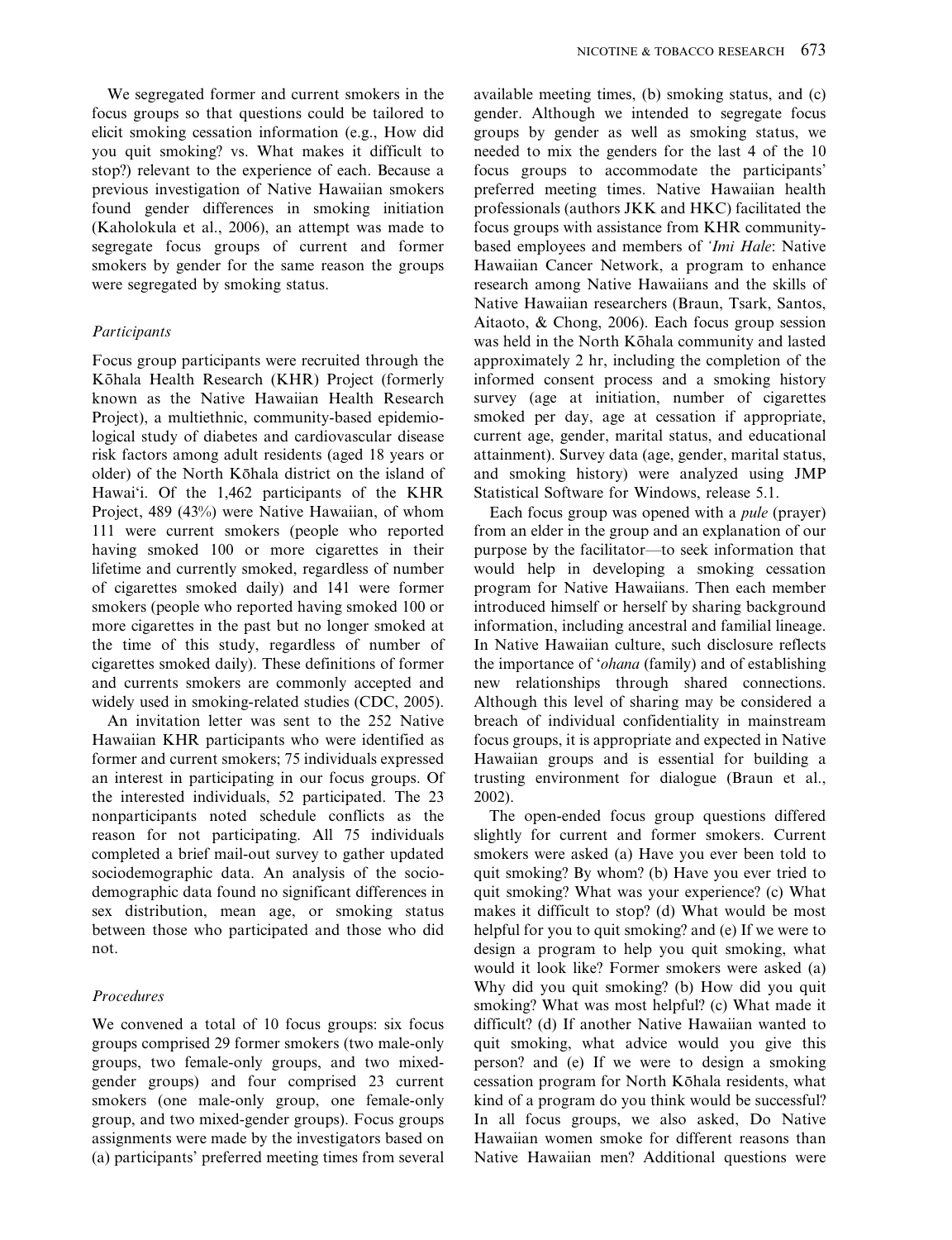posed by the facilitators either to follow up in more detail about ideas shared by participants or to elicit additional responses from them. These questions were composed by the facilitator during the focus group to ensure that the needed information to meet our objectives was obtained, such as the use of specific smoking cessation strategies, barriers, and supports and the use of NRT and other pharmacotherapy approaches.

As participants responded to focus group questions, key concepts and responses were recorded on flipcharts to ensure that their ideas were captured accurately. All participants gave permission to audio record the focus group conversations for later transcribing. After the focus group discussions, participants completed a demographic survey that collected information on their age, gender, and smoking history. When the survey was done, another pule was given and food was served. Because reciprocity is a culturally appropriate norm, participants were given a makana (gift) of US\$25 for their contribution.

#### Qualitative data analysis

The audio recordings of the focus group conversations were transcribed, with each remark attributed to its speaker using his or her initials only. Four researchers (JKK, KLB, JIS, and HKC) independently read the focus group transcripts to extract key themes and examine structures in the data (Cresswell, 1994). Four meetings with all four researchers were held over a 2-month period to discuss independently identified themes and discuss possible meanings. Consistent with the literature, we found that multiple factors served to maintain smoking behavior and influence cessation among our sample of Native Hawaiians. Therefore, we decided to structure the data analysis around broad categories of smoking supports and barriers: social, psychological, physical, political, economic, behavioral, and spiritual. The decision about which themes to collapse into which categories was derived rationally. For example, themes related to physical cravings, physical responses to nicotine, physical health, and use of NRT were categorized into the physical category, whereas themes related to family support to quit and inability to quit because of friends and family who smoke were categorized into the social category (Table 2). Within these broad categories, we then distinguished between factors that supported smoking cessation and factors that served as barriers to smoking cessation. Support factors consist of themes that aided in smoking cessation, such as reasons for quitting, motivators, and other facilitating factors, whereas barriers consist of themes that impeded or inhibited smoking cessation. These categories helped us to organize the themes into meaningful domains to better understand important areas to target in a smoking cessation program for Native Hawaiians.

High agreement existed among investigators on themes and the participants who spoke to each. Disagreement was discussed until consensus was reached. We counted the number of participants (out of 52) across focus groups who spoke to each theme. Because not every individual spoke to every theme and because we did not count participants who may have nodded in agreement with the last speaker before speaking to a different theme (common in focus group and ordinary conversation), participants' support for themes may have been underestimated. Extracted themes from each participant were managed using Microsoft Excel 2003.

In addition to developing a structural description of this phenomenon, we identified individuals whose stories reflected the experiences of many of the participants (Cresswell, 1994). All four researchers agreed on the stories that best reflected the experiences of successfully and unsuccessfully quitting cigarettes.

#### **Results**

#### Participants' characteristics

Participants' characteristics are summarized in Table 1 by smoking status (former and current smokers) and combined sample. Our sample had slightly more female current smokers than males, but about equal male and female former smokers. A majority of current and former smokers were married, but there were more single current smokers than single former smokers. A majority of current smokers had, at most, a high school education and more former smokers had attended college. Former smokers were older and smoked more cigarettes per day (when they smoked in the past) compared with current smokers. The mean age at which participants started cigarette smoking was similar between smoking statuses, and the mean number of years spent smoking was greater for current smokers. The mean reported age at which former smokers quit was 33.3 years  $(SD=14.7)$ , and their mean years being smoke free was  $19.8$  (SD=9.3).

Of the former smokers, 8 (28%) reported being able to successfully quit on their first attempt; 10 (35%) reported that it took two to four attempts; and 6 (21%) took five attempts or more (five former smokers did not recall the number of attempts). Of the current smokers, 16 (70%) had attempted to quit one to four times, 3 (13%) had five to nine attempts, and 4 women had quit temporarily during pregnancy.

#### Key themes identified by coalesced categories

The key themes extracted from the focus group discussions as supports and barriers to smoking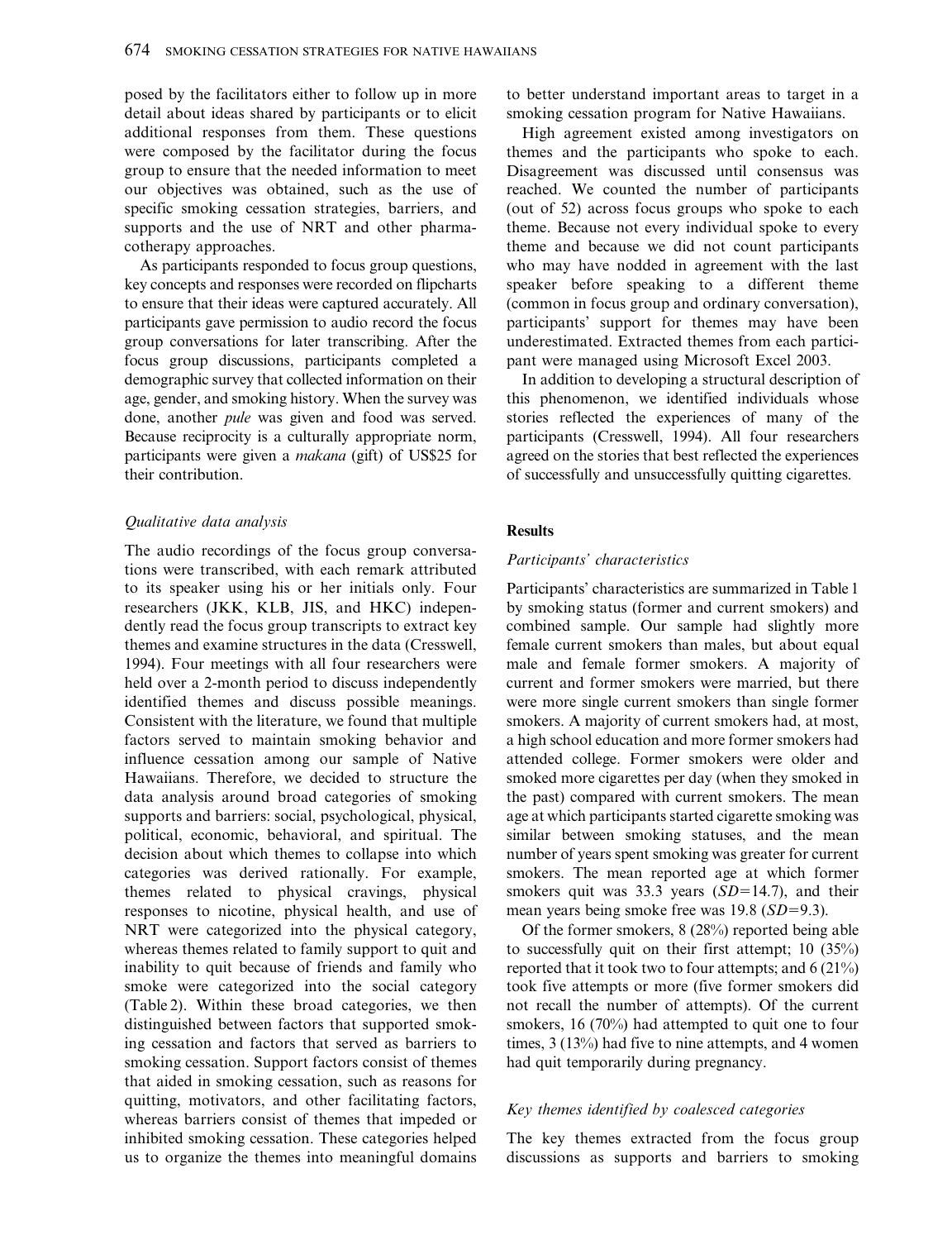| <b>Table 1.</b> Characteristics of focus group participants by smoking status and combined sample. |  |  |  |  |  |  |
|----------------------------------------------------------------------------------------------------|--|--|--|--|--|--|
|----------------------------------------------------------------------------------------------------|--|--|--|--|--|--|

| Characteristic                    | Current smokers $(n=23)$ | Former smokers $(n=29)$ | Combined sample<br>$(n=52)$ |
|-----------------------------------|--------------------------|-------------------------|-----------------------------|
| Mean age, years                   | $47.1 + 15.2$            | $55.5 + 8.2$            | $51.8 + 12.4$               |
| Gender                            |                          |                         |                             |
| Male                              | 10(43)                   | 15 (52)                 | 25(48)                      |
| Female                            | 13 (57)                  | 14 (48)                 | 27(52)                      |
| <b>Martial status</b>             |                          |                         |                             |
| Single                            | 3(13)                    | 2(7)                    | 5(10)                       |
| Married                           | 17 (74)                  | 23 (79)                 | 40 (77)                     |
| Disrupted                         | 3(13)                    | 4(14)                   | 7(13)                       |
| Years of education                |                          |                         |                             |
| $0 - 12$                          | 21(91)                   | 20 (69)                 | 41 (79)                     |
| $13 - 17$                         | 2(9)                     | 8(28)                   | 10(19)                      |
| $18+$                             | 0(0)                     | 1(3)                    | 1(2)                        |
| Mean age started, years           | $17.0 + 5.4$             | $17.1 + 3.7$            | $17.1 + 4.5$                |
| Mean age stopped, years           |                          | $33.3 + 14.7$           |                             |
| Mean years smoked                 | $25.7 + 14.9$            | $17.2 + 11.1$           | $21.0 + 13.5$               |
| Mean years being smoke free       |                          | $19.8 + 9.3$            |                             |
| Mean number of cigarettes per day | $14.4 + 10.6$            | $24.0 + 16.1$           | $19.7 + 14.6$               |

Note. Data are number of subjects with percentages for categorical variables and means with standard deviations for continuous variables.

cessation are listed in Table 2 and are categorized into social, psychological, physical, political, economic, behavioral, and spiritual domains. We also extracted key strategies used by both former and current smokers, which also were coalesced into the seven foregoing categories (Table 4). The majority of

| Category      | Supports                                                                                                                              | <b>Barriers</b>                                                                                                                               |
|---------------|---------------------------------------------------------------------------------------------------------------------------------------|-----------------------------------------------------------------------------------------------------------------------------------------------|
| Social        | Death of a friend or family member due to smoking<br>Health of others (family members, friends,<br>unborn fetus)                      | Friend, family member, and/or coworkers who smoke<br>Nagging by friend, family member, healthcare provider<br>and/or coworker to stop smoking |
|               | Advice and encouragement from spouse, children/<br>grandchildren, parent, friend, coworkers,<br>healthcare provider, church           | No smoking cessation support from immediate<br>environment (e.g., home, work)                                                                 |
|               | Challenged to quit smoking by someone<br>Want to be a positive role model for children/<br>grandchildren                              |                                                                                                                                               |
|               | Joined church that prohibited smoking<br>Started a new job that prohibited smoking<br>Inspired by family member's success in quitting |                                                                                                                                               |
| Psychological | smoking<br>Emotional impact of seeing graphic images of the<br>effects of smoking (tar-stained lungs)                                 | Stressful situations (at work and home)                                                                                                       |
|               | Increase in knowledge from educational materials<br>on smoking cessation at church, workplace,<br>school, and/or healthcare providers | Psychological addiction (need to smoke to feel better/<br>relaxed)                                                                            |
|               | Desire to live long enough to see children/<br>grandchildren grow up                                                                  | Negative emotions (anxiety, depression, mood swings)                                                                                          |
|               | Fear of smoking-related illness or death<br>Near-death experience                                                                     | Lack of willpower                                                                                                                             |
| Physical      | Good personal hygiene (cigarette smoke odor is<br>unpleasant)                                                                         | Weight gain                                                                                                                                   |
|               | Reduced effects of nicotine (tolerance)<br>Improve own health                                                                         | Physical addiction (need for nicotine)                                                                                                        |
| Political     | Antismoking laws/legislation (smoking bans in food<br>establishments)                                                                 | (none identified)                                                                                                                             |
| Economic      | Cigarettes are too expensive<br>Too many people bumming cigarettes                                                                    | Nicotine patch/gum too expensive                                                                                                              |
| Behavioral    | Quit another addiction and decided to quit smoking<br>at the same time                                                                | Smoking is habitual                                                                                                                           |
|               |                                                                                                                                       | Smoking is less dangerous than other drugs<br>Smoking is tied to other behaviors (alcohol and caffeine<br>consumption)                        |
| Spiritual     | Belief that the body is a temple that should not be<br>contaminated by cigarettes<br>Divine inspiration                               | (None identified)                                                                                                                             |

Table 2. Key focus group themes organized by supports and barriers within selected categories.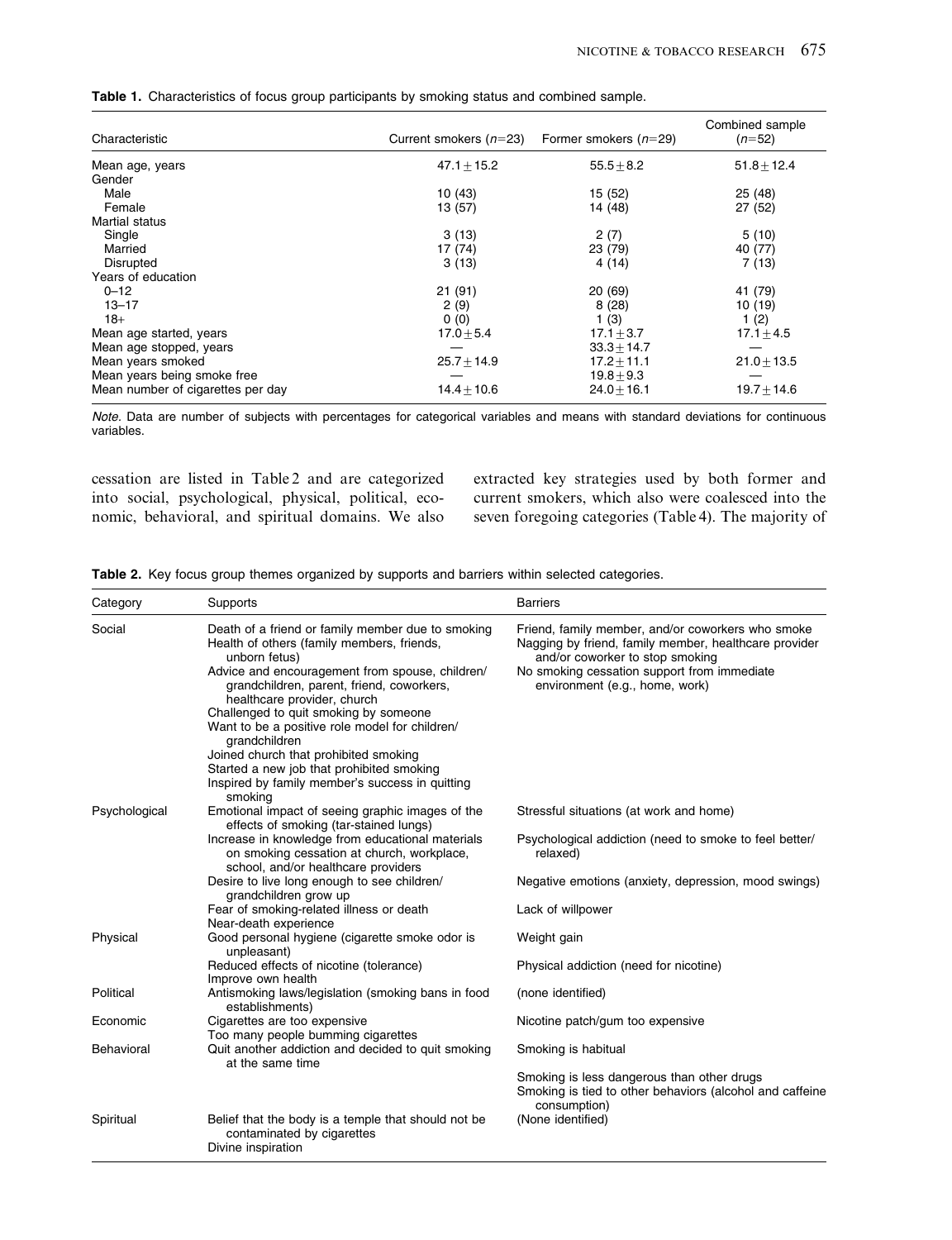|                                                                                         | Supports                                                |                                                       |                                                            |                                                             |                                                                |                                                                        | <b>Barriers</b>                                                  |                                                             |                                                       |                                                    |                                                                 |                                                             |  |
|-----------------------------------------------------------------------------------------|---------------------------------------------------------|-------------------------------------------------------|------------------------------------------------------------|-------------------------------------------------------------|----------------------------------------------------------------|------------------------------------------------------------------------|------------------------------------------------------------------|-------------------------------------------------------------|-------------------------------------------------------|----------------------------------------------------|-----------------------------------------------------------------|-------------------------------------------------------------|--|
| Current<br>smokers                                                                      |                                                         |                                                       | Former smokers                                             |                                                             | Combined                                                       |                                                                        | Current smokers                                                  |                                                             | Former<br>smokers                                     |                                                    | Combined                                                        |                                                             |  |
| Category                                                                                | Males<br>$n = 10$                                       | Females<br>$n = 13$                                   | Males<br>$n = 15$                                          | Females<br>$n = 14$                                         | Males<br>$n = 25$                                              | Females<br>$n = 27$                                                    | Males<br>$n = 10$                                                | Females<br>$n = 13$                                         | Males<br>$n = 15$                                     | Females<br>$n = 14$                                | Males<br>$n = 25$                                               | Females<br>$n = 27$                                         |  |
| Social<br>Psychological<br>Physical<br>Political<br>Economic<br>Behavioral<br>Spiritual | 6(60)<br>6(60)<br>2(20)<br>2(20)<br>1(10)<br>0<br>2(20) | 5(38)<br>6(46)<br>6(46)<br>4(31)<br>1(8)<br>0<br>1(8) | 12 (80)<br>11 (73)<br>8(53)<br>1(7)<br>3(20)<br>0<br>5(33) | 9(64)<br>8(57)<br>7(50)<br>3(21)<br>2(14)<br>3(21)<br>6(43) | 18 (72)<br>17 (68)<br>10 (40)<br>3(12)<br>4 (16)<br>0<br>7(28) | 14 (52)<br>(52)<br>14<br>13 (48)<br>7 (26)<br>3(11)<br>3(11)<br>7 (26) | 10 (100)<br>10 (100)<br>9(90)<br>0<br>2(20)<br>9(90)<br>$\Omega$ | 11 (85)<br>12 (92)<br>11 (85)<br>0<br>3(23)<br>10 (77)<br>0 | 9(60)<br>9(60)<br>6(40)<br>(6)<br>2(13)<br>7(47)<br>0 | 9(64)<br>11 (79)<br>5(36)<br>0<br>(7)<br>(50)<br>0 | 19 (76)<br>19 (76)<br>15 (60)<br>l (4)<br>4(16)<br>16 (64)<br>0 | 20(74)<br>23 (85)<br>16 (59)<br>0<br>4 (15)<br>17 (63)<br>0 |  |

Table 3. Categorical supports and barriers to smoking cessation that emerged from focus groups by smoking status and combined sample.

Note. Data are numbers of participants (with percentages) who endorsed themes from that category. Categories are mutually exclusive.

themes extracted were categorized as either social (8 supports, 3 barriers, and 3 strategies) or psychological (5 supports, 4 barriers, and 1 strategy) followed by themes categorized as physical (3 supports, 2 barriers, and 3 strategies), behavioral (1 support, 3 barriers, and 3 strategies), economic (2 supports and 1 barriers), spiritual (2 supports and 1 strategy), and political (1 support). A total of 23 supports, 13 barriers, and 11 strategies were identified as relevant to smoking cessation.

A composite sample of representative quotes that exemplify the categories and respective themes summarized in Table 2 (supports and barriers) and Table 4 (strategies) are presented here by smoking status and gender. The brackets in the text indicate the category the phrase belongs to and whether it was identified as a support, a barrier, and/or a strategy. The representative composite samples are as follow:

Male, former smoker: Later I got married, and I couldn't smoke around the kids ... [others gave me] pressure like, ''how come you're smoking, it's hazardous to your health"[social support] ... I

used … Nicorette and smoked at the same time! … I used to drink and smoke [behavioral barrier], but gave up drinking when I got gout. Once I ran down the beach and got winded [physical support], and  $I$ thought about that diseased lung they show you in class … [and] I started thinking about how 3 out of 4 deaths had come out of smoking [psychological support]  $\ldots$  So finally I just stopped cold turkey [behavioral strategy].

Female, former smoker: It was like an off and on thing for me  $\ldots$  but later I learned that smoking is not good for children … my son used to get a lot of ear aches, that's when I learned [social and psychological supports]. I didn't really quit until I attended church … They're not saying that you have to quit smoking but they would always say that God would want a clean temple so we don't want to put anything bad in our bodies that, you know, does not allow the Lord to live in your heart [spiritual support and strategy] ... Then I just quit cold turkey [behavioral strategy].

Table 4. Strategies for smoking cessation that emerged from focus groups by smoking status.

| Strategy                       | Former smokers $(n=29)$ | Current smokers $(n=23)$ |
|--------------------------------|-------------------------|--------------------------|
| Physical                       |                         |                          |
| Pharmacological approaches     | 3(10)                   | 11 (48)                  |
| Substitutions in mouth         | 0                       | 2(9)                     |
| Acupuncture                    | 0                       | 4(17)                    |
| Psychological                  |                         |                          |
| <b>Hypnosis</b>                | 0                       | 1 $(4)$                  |
| Social                         |                         |                          |
| Support group at work          | 0                       | 5(22)                    |
| Smoking cessation work program | 2(7)                    | 0                        |
| New nonsmoker friends          | 2(7)                    | 0                        |
| Spiritual                      |                         |                          |
| Faith in God                   | 3(10)                   | 0                        |
| <b>Behavioral</b>              |                         |                          |
| Cold turkey (abrupt cessation) | 23 (79)                 | 8(35)                    |
| Slowly cut back                | 3(10)                   | 3(13)                    |
| Quit multiple addictions       | 3(10)                   | 0                        |

Note. Data are numbers of participants (with percentages) who endorsed themes from that category. Domains are mutually exclusive.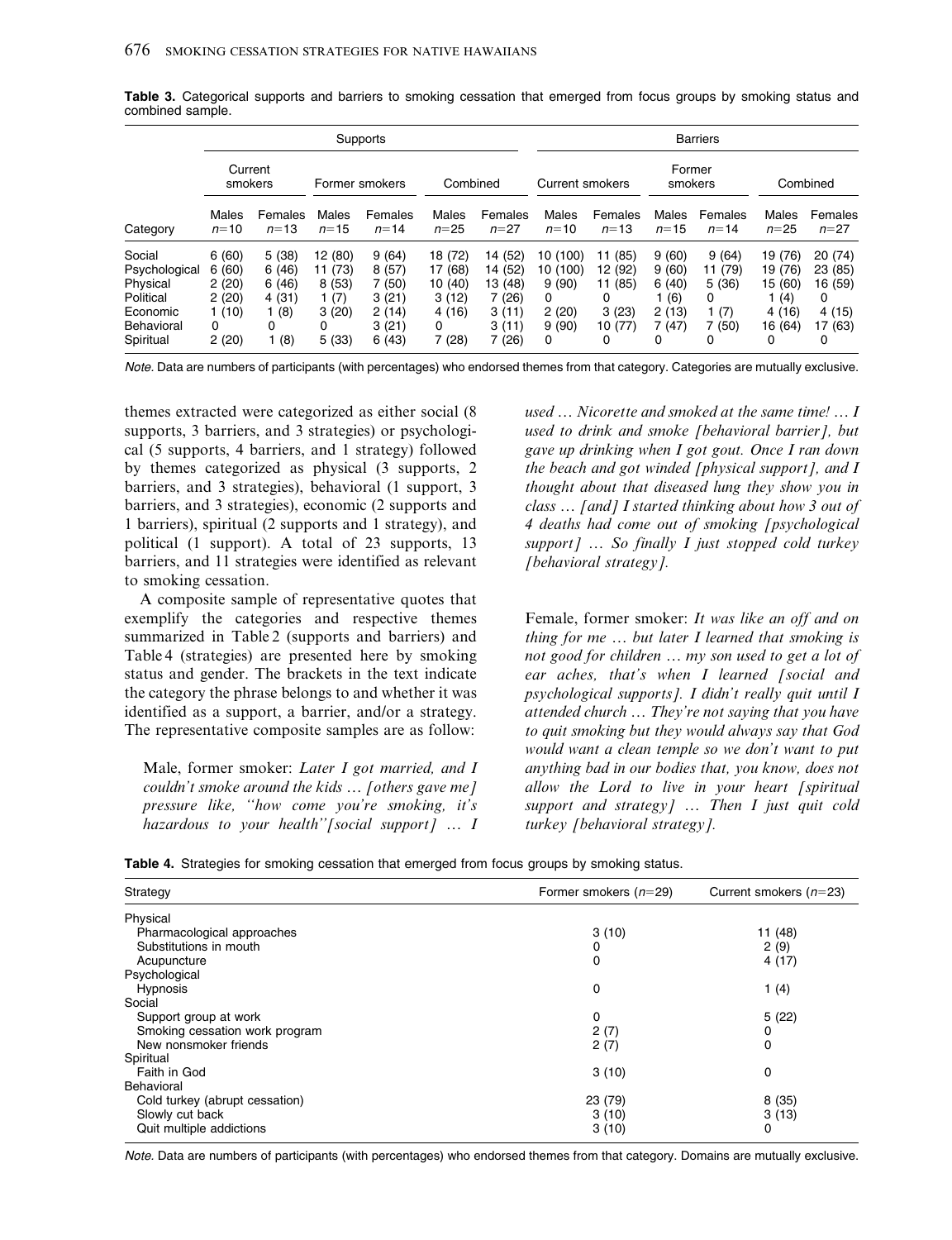Male, current smoker: Well, when one gets too much to drink [behavioral barrier] and you see the other guys smoking, you start [social barrier] … You get up in the morning and you smoke … you don't smoke, you don't move your bowels do you know what I mean? [physical barrier] It's a routine like the mind is automatically doing it [behavioral barrier] ... When we play cards especially, you know poker, you kind of smoking … You get bad cards you … stress yeah [psychological barrier] … You got to be ready to quit. When you ready to quit, you gonna do it [psychological support] … I tried Zyban too [physical strategy]. I don't know what happened. I didn't finish it.

Female, current smoker: But I say yeah, I'm going to quit but it's hard. I think the craving for the nicotine [physical barrier]. So sometimes when I feel like, oh, I'm all stressed out and stuff I just grab a cigarette, and it relaxes me [physical and psychological barriers] … The only time I stopped was when I was pregnant and when I get sick [social] and physical supports] … I just completely stopped and after that I don't know, I just [start again].  $Mv$ husband smokes [too] ... I have another younger sister, 1 year below me and she smokes too [social barrier].

#### Supports in smoking cessation

Table 3 summarizes, by smoking status and gender, the number of participants who endorsed themes identified as supports under each category. Among current smokers, the top support categories ( $\geq 50\%$ ) endorsement) for males were social (60%) and psychological (60%); no single category was endorsed by more than half of female current smokers. However, 46% of females endorsed themes from the psychological and physical categories. Among former smokers, the top support categories that emerged for males and females were social (80% and 64%, respectively), psychological (73% and 57%, respectively), and physical (53% and 70%, respectively).

Psychological supports in smoking cessation included smoking cessation messages across multiple settings (e.g., church, workplace, school, health centers, family), fear of illness or death related to continued smoking, and a desire to live longer and healthier lives with their families. Social supports included concerns for the health of people in their immediate environments (e.g., home and work), the negative role-modeling effects their smoking has on their children and grandchildren, and encouragement from family and friends to stop smoking. Physical supports included the desire to improve health status

and personal hygiene. Three former smokers (10%) also reported relying on spiritual supports (mostly Christian) in their successful cessation efforts.

#### Barriers to smoking cessation

Table 3 also summarizes the number of participants who endorsed themes identified as barriers under each category. The percentages did not differ markedly by gender, but they did differ somewhat by smoking status. Among current smokers, the top barrier categories  $(\geq 50\%$  endorsement) for both males and females were social (100% and 85%, respectively), psychological (100% and 92%, respectively), physical (90% and 85%, respectively), and behavioral (90% and 77%, respectively). Among former smokers, top barrier categories for males and females were social (60% and 64%, respectively), psychological (60% and 79%, respectively), and behavioral (47% and 50%, respectively).

Social barriers included the presence of friends, family, and coworkers who smoked, and advice from social sources was interpreted as "nagging." Psychological barriers included stress, negative emotions (depression and anxiety), lack of willpower, and thinking about the need to smoke. The physical barriers included physical addiction of nicotine itself and experiences with weight gain during previous quit attempts. Behavioral barriers included the habitual nature of smoking and the fact that smoking was linked to other behaviors, such as reading the newspaper and drinking coffee or alcohol.

#### Strategies to quitting

Strategies used for smoking cessation and the number of participants who endorsed these strategies are summarized in Table 4 by smoking status. The frequency of methods used for quitting smoking differed between former and current smokers. A majority of former smokers reported using behavioral strategies to stop smoking, which included going cold turkey (79%), slowly cutting back on the amount smoked (10%), and quitting other activities (10%; e.g., drinking coffee and alcohol) that triggered their smoking. When asked about the meaning of ''cold turkey,'' participants explained that going cold turkey involved a sudden cessation of all smoking rather than a gradual or an incremental decrease in cigarettes smoked. Only three participants (10%) used a physical strategy, all finding success with a pharmacological aid. Only two (7%) mentioned a support program at work and the helpfulness of finding nonsmoking friends. Three (10%) used their spiritual beliefs to assist in smoking cessation. Among current smokers, about half (48%) had tried pharmacological strategies, and 17% tried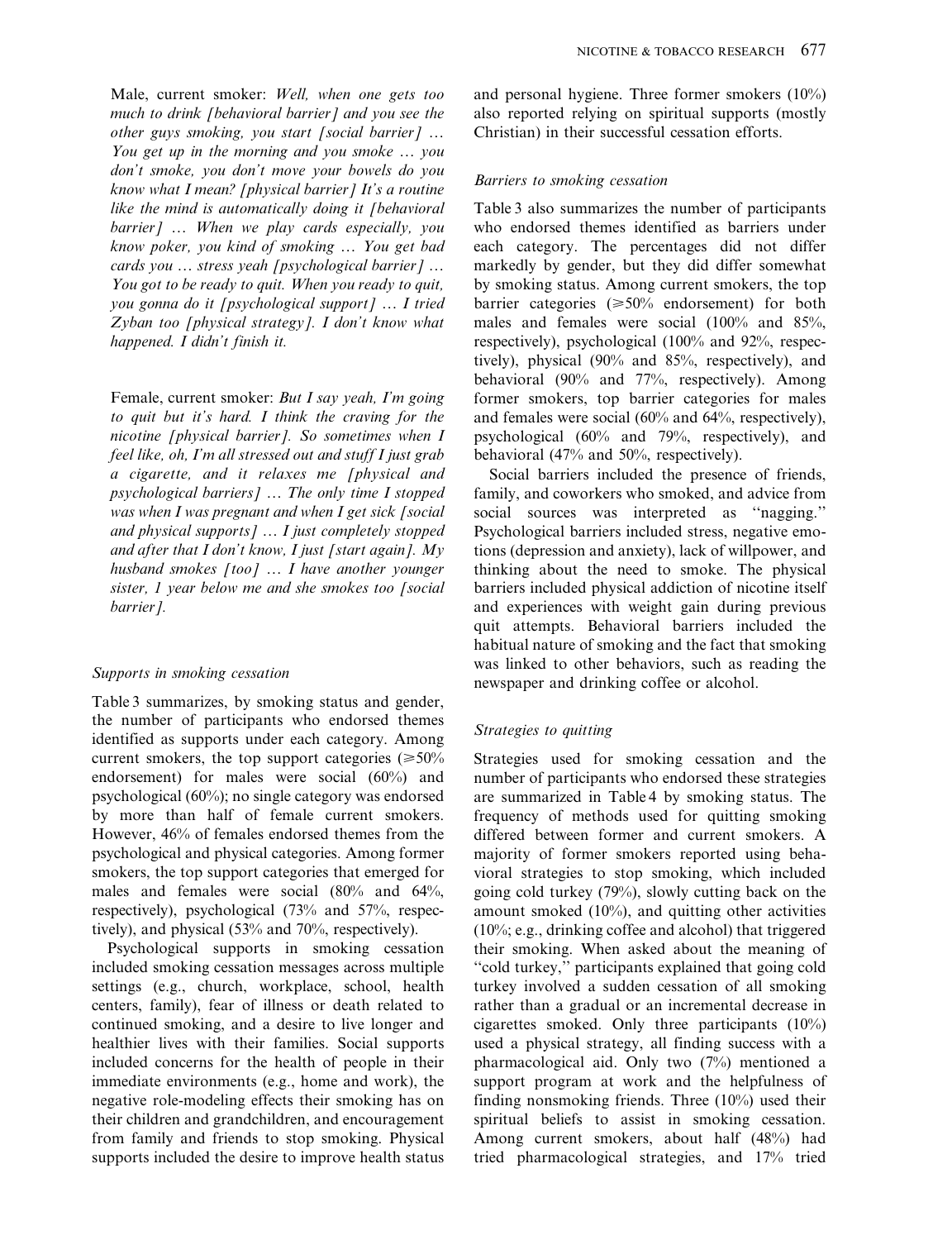acupuncture; 1 tried hypnosis, and 5 (22%) tried support groups. Eight (25%) had tried to quit cold turkey and failed, and three (13%) had tried cutting back slowly.

#### **Discussion**

Our study examined whether a combined behavioral and pharmacological smoking cessation program would be appropriate for Native Hawaiians and identified supports and barriers in smoking cessation among Native Hawaiian former and current smokers. We found smoking cessation preferences consistent with the idea that a combined behavioral and pharmacological approach may be acceptable to Native Hawaiians, but that it might be enhanced by highlighting the negative effects of smoking on family members, especially children, and by involving spiritual/religious supports. To our knowledge, this is the first study to examine the smoking cessation experience of Native Hawaiians, an indigenous U.S. population with a high prevalence of cigarette smoking. Given the lack of such data, we employed focus groups to learn from their lived experiences, a method of inquiry that is culturally acceptable and necessary when little is known about a complex phenomenon.

## Multifactorial nature of Native Hawaiian smoking cessation

We learned that Native Hawaiians who were successful at smoking cessation and in remaining smoke free (former smokers) found social, psychological, and physical factors most helpful as supports in their quitting. Such supports included promoting family values, increasing health awareness (psychological), positive role-modeling, smoke-free environments (social), and desire to improve personal health and hygiene (physical). With the addition of behavioral factors (e.g., the association between smoking and other behaviors), the same factors also served as barriers to smoking cessation, such as the presence of other smokers (social), negative emotions (psychological), and nicotine addiction and fear of weight gain (physical). Unsurprisingly, former smokers endorsed social, psychological, and physical themes as supports more often than did current smokers; currents smokers more often endorsed themes within these factors as barriers. Although we suspected gender differences in smoking cessation, no remarkable gender differences emerged from the focus group discussions.

Native Hawaiians who were successful at quitting smoking also used different smoking cessation strategies from those who were not successful. Former smokers relied more heavily on behavioral strategies in conjunction with some other strategy than did current smokers. Some of these other strategies were the use of NRT, quitting other behaviors associated with smoking, attending smoking cessation work-based programs, increasing social contacts with nonsmokers, and/or turning to their religious faith for support. Former smokers who reported quitting cold turkey also reported the presence of social (e.g., role-modeling) and psychological (e.g., fear of illness) supports as well as using other concurrent strategies (e.g., religious faith). It appears that an effective smoking cessation program for Native Hawaiians would need to focus on these multiple social, psychological, and physical factors that can either facilitate or hinder the process.

## Role of social support and religiosity/spirituality in Native Hawaiian smoking cessation

Of the multiple factors affecting smoking cessation, social factors were cited often by both former and current Native Hawaiian smokers. The role of social support from family and friends in successful smoking cessation is well documented (Nollen, Catley, Davies, Hall, & Ahluwalia, 2005; Wagner, Burg, & Sirois, 2004). Social support can provide motivation and positive reinforcement, and can protect against stressful situations that might affect cessation and relapse. Native Hawaiian former smokers reported that many aspects of social support were important in their quitting, such as advice and encouragement they received from others and the influence of their children and grandchildren's wellbeing. In contrast, Native Hawaiian current smokers cited social factors that were barriers to their quitting, such as the presence of other smokers in the home and at work and nagging by others about their smoking. Therefore, a person's social environment and the type of social support a person receives from others when attempting to quit smoking may either facilitate or hinder the process.

Other studies have found that pressure to quit via lectures, nagging, and preaching from others can negatively influence a person's smoking behavior (Balch, 1998; Pollak et al., 2001). However, it is likely that the difference in current and former smokers' perceptions of other people's comments about their smoking—whether it is perceived as support or nagging—may be associated with their wanting to quit and their success in doing so. For example, a study of women who tried to quit smoking because of pregnancy found that those who quit perceived more positive social supports from their partners than did those who continued smoking (McBride et al., 1998). We cannot determine the nature of the difference in social support perceptions found in our study between Native Hawaiian former and current smokers,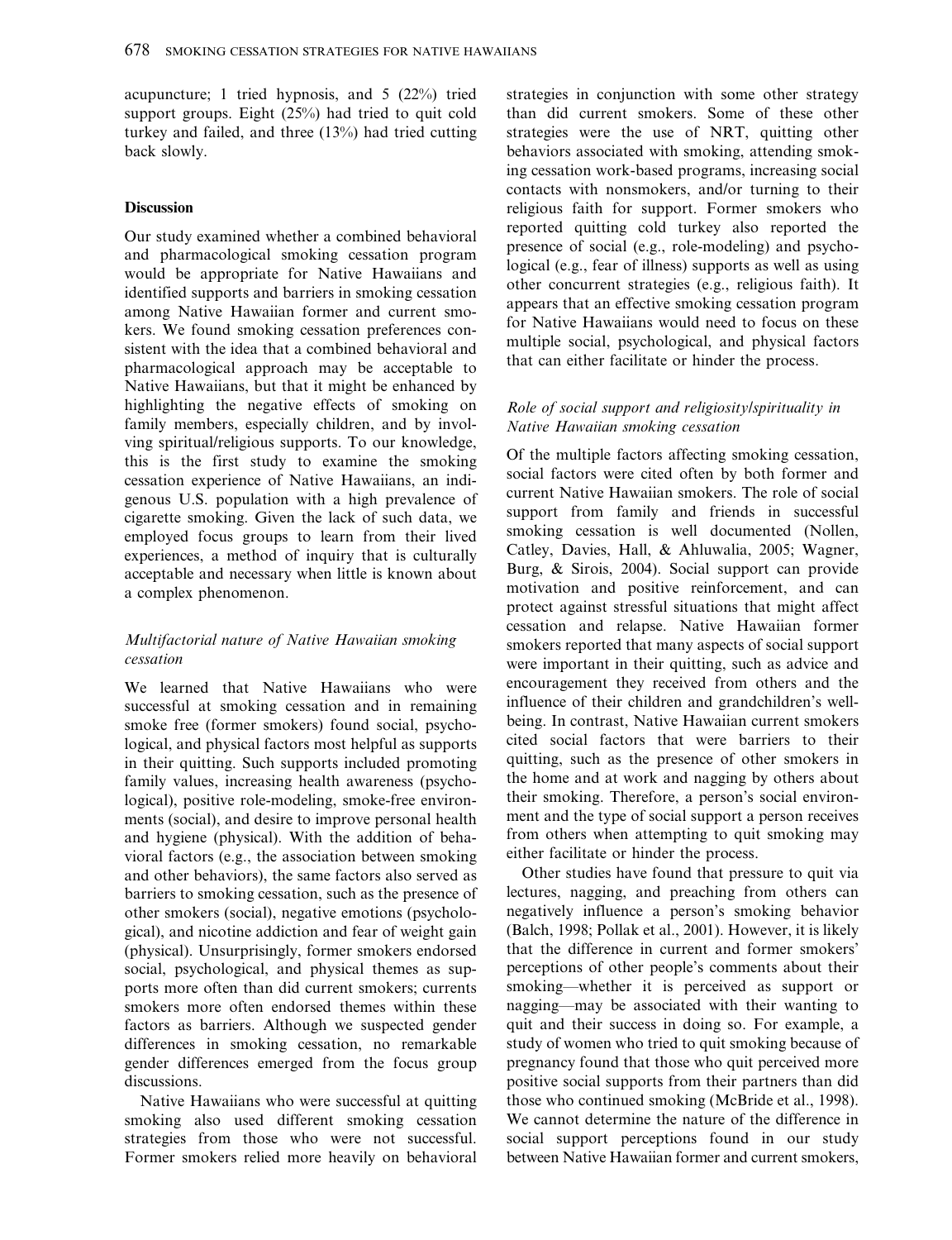but it is a research question worth examining in future studies. What is obvious from our findings is that family members of Native Hawaiian former smokers had a strong influence in their wanting to quit and remain smoke free. Therefore, a smoking cessation program for Native Hawaiians should capitalize on this motivational factor by highlighting its importance to the health and well-being of their family members.

A notable number of Native Hawaiian former smokers cited their religious and spiritual belief as a supportive factor in smoking cessation and a few also relied on it as a cessation strategy. Spirituality, mostly tied to Christian religious beliefs, is an integral part of Native Hawaiian culture and serves as an important source of inspiration and guidance for many Native Hawaiians (Mokuau, Hishinuma, & Nishimura, 2001). Studies have found that spirituality and religion can influence smoking behavior. For example, the Church of Jesus Christ of Latter-day Saints (LDS, also called Mormon) discourages tobacco use, and LDS have significantly lower cancer incidence rates than non-LDS (Merrill & Lyon, 2005). Higher levels of spirituality and lower levels of stress were associated with decreased health risk behaviors (including smoking) among pregnant women from Appalachia (Jesse & Reed, 2004). Regular religious attendance was associated with a wide range of healthy behaviors (including never smoking) in a population-based study of adults in Texas (Hill, Burdette, Ellison, & Musick, 2006). Therefore, a smoking cessation intervention for Native Hawaiians could benefit from the consideration of their spiritual/religious beliefs to increase a favorable attitude toward quitting and in coping with stressors that might interfere with such efforts. Working with church officials in the Hawaiian community could also prove beneficial to aid in tobacco control, given their strong influence in the Hawaiian community.

## Motivational aspect of Native Hawaiian smoking cessation

The differences between Native Hawaiian former and current smokers in their reporting of supports, barriers, and types of cessation strategies suggest that motivation to quit may have been a significant factor in their smoking cessation success. For example, Native Hawaiian former smokers may have been more motivated to quit smoking as suggested by the greater number of supports they reported and their ability to quit cold turkey, compared with current smokers. Some of the factors that may have served as motivators for former smokers were concerns for the health of others, wanting to be a good role model for the younger generation, and fear of developing a serious illness.

We found that Native Hawaiian former smokers reported having smoked more cigarettes per day (when they did smoke), compared with current smokers. Investigators have found that people who smoke more cigarettes per day were less likely to be successful at smoking cessation than those who smoked less, probably related to a stronger addiction to nicotine among the former (Fagerström  $\&$ Schneider, 1989; Niaura & Abrams, 2002). However, the inverse appears to be true among our sample of Native Hawaiians, furthering the idea that Native Hawaiians who smoked more may have been more motivated to quit. We cannot ascertain from our data the reasons why former smokers smoked more cigarettes daily, on average, than current smokers and whether their heavier past smoking was associated with their smoking cessation. However, our sample of Native Hawaiian former smokers could have experienced more social encouragement to quit, poorer physical functioning, and greater fears of suffering a serious illness because of their heavy smoking compared with current smokers. Or perhaps the much-increased cost of cigarettes today has reduced the number of cigarettes smoked per day by current smokers.

## Comparison of smoking cessation experience across ethnic groups

We found some similarities and differences in the smoking cessation strategies, supports, and barriers reported by our sample of Native Hawaiians and those reported by other U.S. ethnic groups. For example, studies among Latinos (Foraker, Patten, Lopez, Croghan, & Thomas, 2005), Korean Americans (Kim, Son, & Nam, 2005), and Native Americans (Burgess et al., 2007) also found that the health and well-being of family members, children in particular, was a strong reason for their smoking cessation and that many of them reported going cold turkey as a common method to quitting. In a study of Korean Americans, Kim et al. (2005) found, as we did, that former smokers reported avoiding smoking cues and going cold turkey more so than did current smokers who had attempted to quit. Similar smoking cessation barriers were found among Latinos (Foraker et al., 2005), Korean Americans (Kim et al., 2005), African Americans (Okuyemi, Scheibmeir, Butler, & Ahluwalia, 2003), and Native Americans (Burgess et al., 2007), such as the presence of other smokers, the habitual nature of smoking, addiction to nicotine, and emotional distress. Unlike African Americans and American Indians (Fu et al., 2007), our sample of Native Hawaiians did not express strong negative attitudes or beliefs toward the use of pharmacotherapy, such as NRT.

What appears to be a novel finding among our sample of Native Hawaiians is the role of religion/ spirituality in smoking cessation for former smokers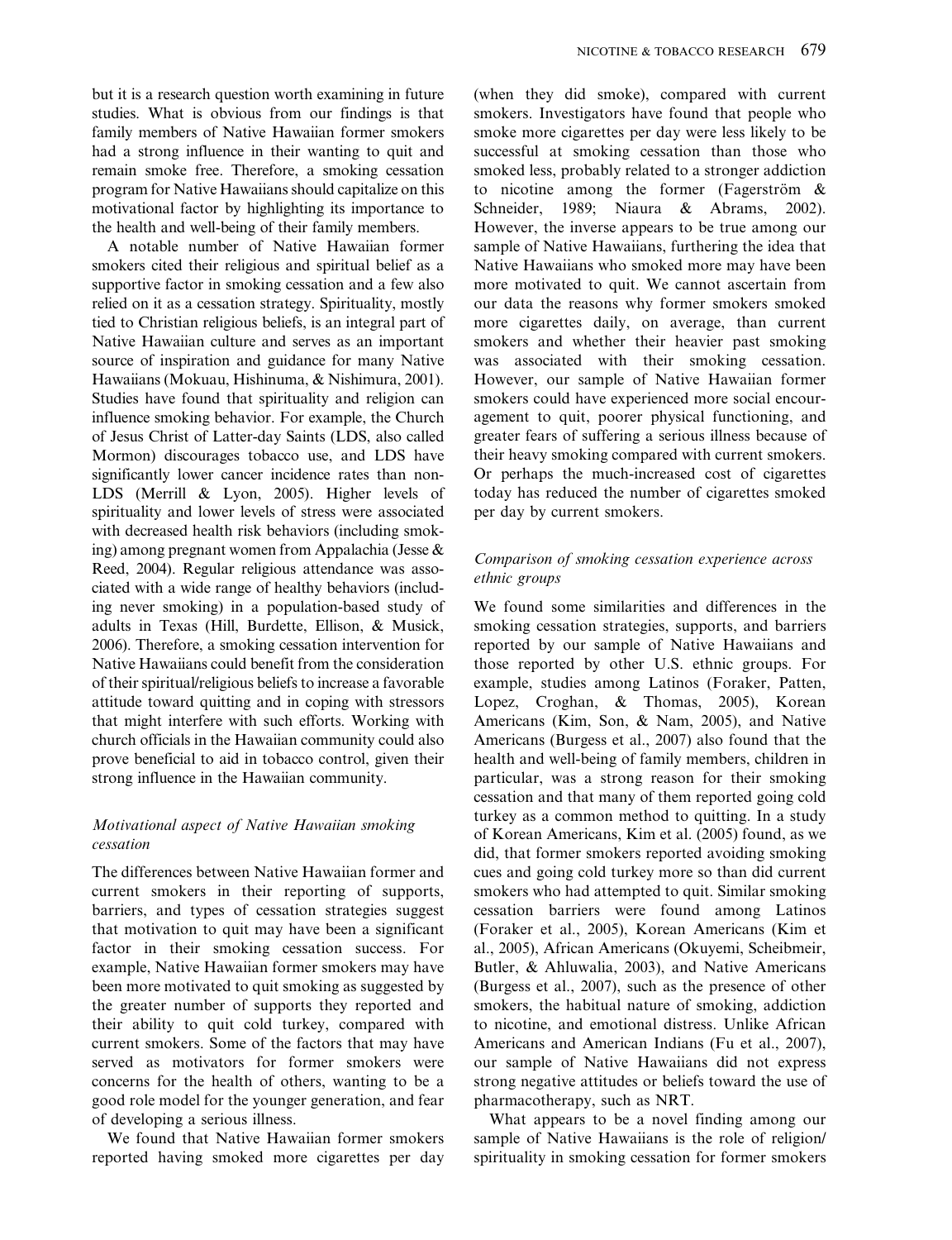versus current smokers who attempted to quit. We could find only one focus group study that identified religion/spirituality as a prevalent theme in smoking cessation among a specific ethnic group. Specifically, Kim et al. (2005) found that current Korean American smokers reported that their smoking caused religious conflicts for them; however, the former smokers did not report relying on their religion to quit. As we discussed previously, certain religious/spiritual faiths are associated with less smoking initiation, but little is known about their role in actual smoking cessation.

#### Conclusion

From our findings, it is apparent that a combined behavioral and pharmacological smoking cessation program that accounts for the role of spirituality/ religion in cessation and emphasizes the health and well-being of family members would be appropriate for Native Hawaiians. Specifically, a culturally appropriate smoking cessation program for Native Hawaiians could be effective if it targeted (a) family factors as motivators to quit; (b) important psychological, social, and physical factors of smoking; and (c) a person's religious/spiritual faith as part of his or her social support system and motivation to quit. Behavioral strategies should be used to address the habitual relationship between alcohol and caffeine consumption and smoking; to deal with social cues that trigger smoking (e.g., other smokers); and in setting quit dates (for those willing to go cold turkey) or gradually decreasing the amount smoked daily over time. In targeting the physical affects of smoking, NRT also should be made available, given that many of the Native Hawaiians in our sample were open to its use and that other studies have found its use (in conjunction with other strategies) effective. These treatment foci for Native Hawaiians are consistent with Chen's (2001) recommendation that smoking cessation programs for Asian and Pacific Islanders incorporate sociocultural, environmental, physiological, and cognitive factors to increase their effectiveness.

#### Methodological limitations and final remarks

Methodological limitations to our study should be noted. First, the use of a focus group methodology can be highly subjective, both in the information shared by participants and in the analysis of this information. We attempted to address this issue by conducting several focus groups with individuals from diverse sociodemographic backgrounds and by having consensus of data extraction and interpretation by several researchers. Second, our sample of rural Native Hawaiian former and current smokers may not have been representative of the larger Native Hawaiian population. Given that our findings are similar to what has been observed in other ethnic populations, we are confident that our results can be generalized to other Native Hawaiians who smoke and possibly to other Pacific Islanders. Nevertheless, further investigations on smoking cessation among Native Hawaiians are needed to substantiate our findings.

#### Acknowledgments

The authors thank Eunice Kawamoto, Lisa Ricketts, and John Kometani of the Native Hawaiian Health Research (NHHR) Project for their assistance and the North Kōhala community for its support of the NHHR Project. The authors also thank the staff of the 'Imi Hale Native Hawaiian Cancer Awareness, Research, and Training Network ('Imi Hale) for their support and assistance, especially Lorie Ann Santos, Maile Ahuna, Noelle Kong, and Iwalani Else. This study was funded in part by the National Cancer Institute to Reduce Cancer Disparities via funding to 'Imi Hale (U01CA086105). The NHHR Project was carried out by the Pacific Biosciences Research Center, University of Hawai'i, and was supported in part by awards from the Research Centers in Minority Institutions Program of the National Center for Research Resources, National Institutes of Health, to the University of Hawai'i at Mānoa (G12RR003061). This study was supported in part by the Haumana Biomedical Program, National Institutes of Health, to the Pacific Biosciences Research Center, University of Hawai'i at Mānoa (R25GM56930). The JMP Statistical Software used in this study was made possible by a Hawaii State Biomedical Research Infrastructure Grant (P20RR016467). J. K. Kaholokula's involvement in this study was also supported by a health-disparities research supplement from the National Heart, Lung, and Blood Institute, National Institutes of Health (U01HL079163). The authors of this article have disclosed all sources of funding and support for this study and have no competing interests or financial conflicts.

#### **References**

- Abrams, D. B., & Niaura, R. (2003). Planning evidence-based treatment of tobacco dependence. In: D. B. Abrams, R. Niaura, R. A. Brown, K. M. Emmons, M. G. Goldstein, & P. M. Monti (Eds.), The tobacco dependence treatment handbook: A guide to best practices, (pp. 1–26). New York: Guilford Press.
- Alterman, A. I., Gariti, P., & Mulvaney, F. (2001). Short- and longterm smoking cessation for three levels of intensity of behavioral treatment. Psychology of Addictive Behaviors, 15(3), 261–264.
- Aukati Kai Paipa. (2000). Evaluation of culturally appropriate smoking cessation programme for Māori women and their whānau. Retrieved February 1, 2007, from www.moh.govt.nz/moh.nsf/0/ 50be7bea182bcb5bcc256d6c000c5408/\$FILE/Aukati%20Kai%20 Paipa%202000.pdf
- Balch, G. (1998). Exploring perceptions of smoking cessation among high school smokers: Input and feedback from focus groups. Preventive Medicine, 27(5, Pt. 3), A55–A63.
- Braun, K. L., Mokuau, N., Hunt, G., Kaanoi, M., & Gotay, C. (2002). Supports and obstacles to cancer survival for Hawaii's native people. Cancer Practice, 10(4), 192–200.
- Braun, K. L., Mokuau, N., & Tsark, J. U. (1997). Cultural themes in health, illness, and rehabilitation among Native Hawaiians. Topics in Geriatric Rehabilitation, 12, 19–37.
- Braun, K. L., Tsark, J., Santos, L., Aitaoto, N., & Chong, C. (2006). Building Native Hawaiian capacity in cancer research, programming, and health-seeking: The legacy of 'Imi Hale. Cancer, 107(8 Suppl.), 2082–2090.
- Burgess, D., Fu, S. S., Joseph, A. M., Hatsukami, D. K., Solomon, J., & van Ryn, M. (2007). Beliefs and experiences regarding smoking cessation among American Indians. Nicotine & Tobacco Research, 9, S19–S28.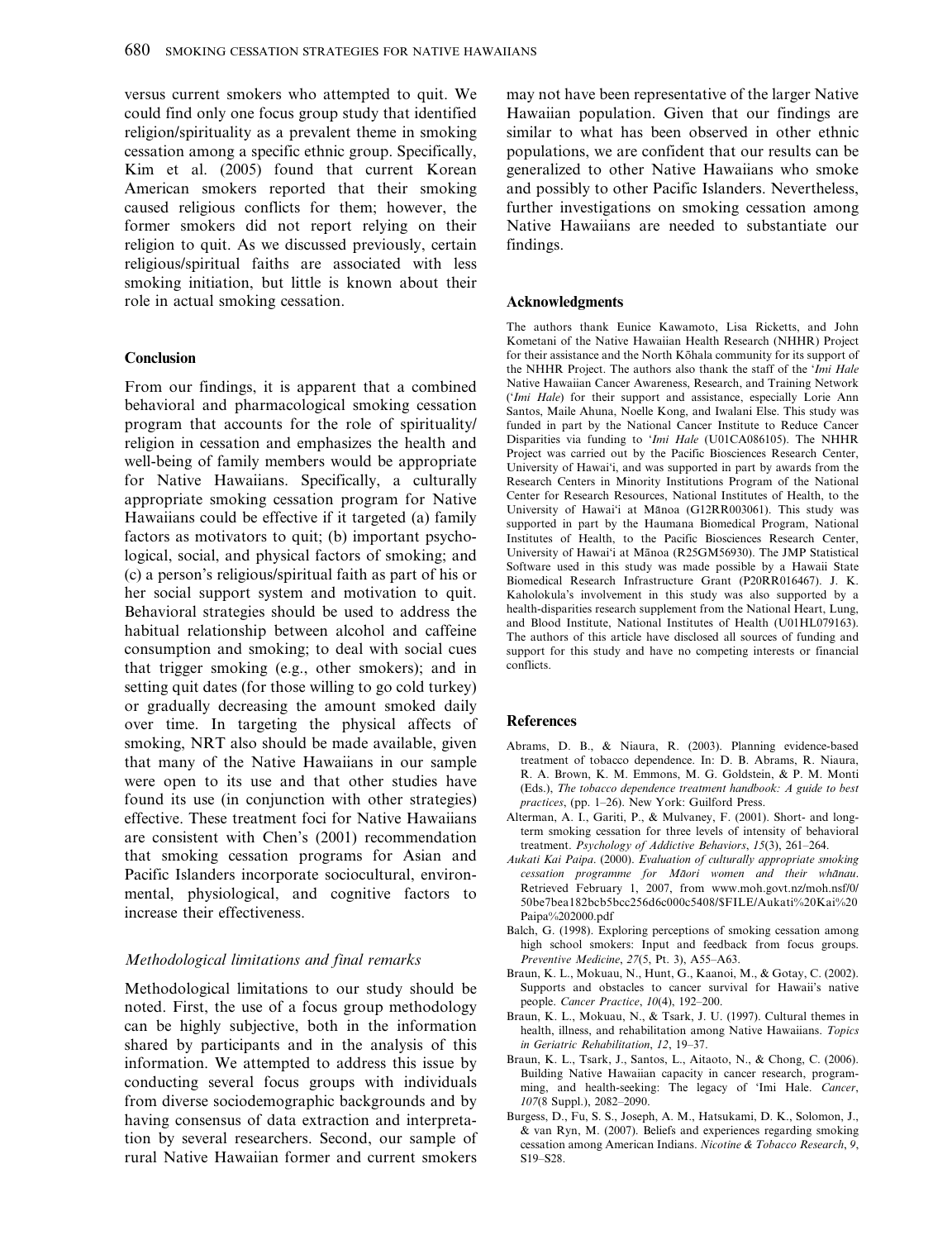- Centers for Disease Control and Prevention. (2001). State-specific prevalence of current cigarette smoking among adults, and policies and attitudes about secondhand smoke—United States, 2000. Morbidity and Mortality Weekly Report, 50(49), 1101–1106.
- Centers for Disease Control and Prevention. (2003). Surveillance for health behaviors of American Indians and Alaska Natives: Findings from the Behavioral Risk Factor Surveillance System, 1997–2000. Morbidity and Mortality Weekly Report, 52(SS7), 49–52.
- Centers for Disease Control and Prevention. (2004). Prevalence of cigarette use among 14 racial/ethnic populations—United States, 1999–2001. Morbidity and Mortality Weekly Report, 53(3), 49–52.
- Centers for Disease Control and Prevention. (2005). Cigarette smoking among adults—United States, 2004. Morbidity and Mortality Weekly Report, 54(44), 1121–1124.
- Chen, M. S., Jr. (2001). The status of tobacco cessation research for Asian Americans and Pacific Islanders. Asian American Pacific Islander Journal of Health, 9(1), 61–65.
- Cresswell, J. W. (1994). Research design: Qualitative and quantitative approaches. Thousand Oaks, CA: Sage.
- Fagerström, K., & Schneider, N. G. (1989). Measuring nicotine dependence: A review of the Fagerström Tolerance Questionnaire. Journal of Behavioral Medicine, 12, 159–182.
- Fiore, M. C., Bailey, W. C., Cohen, S. J., Dorfman, S. F., Goldstein, M. G., Gritz, E. R., Heyman, R. B., Holbrook, J., Jaen, C. R., Kottke, T. E., Lando, H. A., Mecklenbur, R., Mullen, P. D., Nett, L. M., Robinson, L., Stitzer, M., Tommasello, A. C., Villejo, L., & Wewers, M. E. (2000). Treating tobacco use and dependence. Clinical practice guideline. Rockville, MD: U.S. Department of Health and Human Services. Public Health Service.
- Foraker, R. E., Patten, C. A., Lopez, K. N., Croghan, I. T., & Thomas, J. L. (2005). Beliefs and attitudes regarding smoking among young adult Latinos: A pilot study. Preventive Medicine, 41, 126–133.
- Fu, S. S., Burgess, D., van Ryn, M., Hatsukami, D. K., Solomon, J., & Joseph, A. M. (2007). Views on smoking cessation methods in ethnic minority communities: A qualitative investigation. Preventive Medicine, 44, 235–240.
- Hill, T. D., Burdette, A. M., Ellison, C. G., & Musick, M. A. (2006). Religious attendance and the health behaviors of Texas adults. Preventive Medicine, 42(4), 309–312.
- Horn, K., McGloin, T., Dino, G., Manzo, K., McCracken, L., & Shorty, L., et al. (2005). Quit and reduction rates for a pilot study of the American Indian Not On Tobacco (N-O-T) program. Preventing Chronic Disease, 2(4), A13.
- Jesse, D. E., & Reed, P. G. (2004). Effects of spirituality and psychosocial well-being on health risk behaviors in Appalachian pregnant women. Journal of Obstetrics, Gynecologic, and Neonatal Nursing, 33(6), 739–747.
- Kaholokula, J. K., Braun, K., Kana'iaupuni, S., Grandinetti, A., & Chang, H. K. (2006). Ethnic-by-gender differences in cigarette smoking among Asian and Pacific Islanders. Nicotine & Tobacco Research, 8(1), 275–286.
- Kaholokula, J. K., Grandinetti, A., Crabbe, K. M., Chang, H. K., & Kenui, C. K. (1999). Depressive symptoms and cigarette smoking

among Native Hawaiians. Asia-Pacific Journal of Public Health,  $11(2)$ , 60–64

- Kim, S. S., Son, H., & Nam, K. A. (2005). Personal factors influencing Korean American men's smoking behavior: Addiction, health, and age. Archives of Psychiatric Nursing, 19(1), 35–41.
- Marsella, A. J., Oliveira, J. M., Plummer, C. M., & Crabbe, K. M. (1995). Native Hawaiian (kanaka maoli) culture, mind, and wellbeing. In: H. I. McCubbin, E. A. Thompson, & J. E. Fromer (Eds.), Resiliency in ethnic minority families: Native immigrant American families, (pp. 93–113). Madison: University of Wisconsin, Center for Excellence in Family Studies.
- McBride, C. M., Curry, S. J., Grothaus, L. C., Nelson, J. C., Lando, H., & Pirie, P. L. (1998). Partner smoking status and pregnant smoker's perceptions of support for and likelihood of smoking cessation. Health Psychology, 17(1), 63-69.
- Merrill, R. M., & Lyon, J. L. (2005). Cancer incidence among Mormons and non-Mormons in Utah (United States) 1995–1999. Preventive Medicine, 40, 535–541.
- Mokuau, N., Hishinuma, E., & Nishimura, S. (2001). Validating a measure of religiousness/spirituality for Native Hawaiians. Pacific Health Dialog, 8(2), 407–416.
- Niaura, R., & Abrams, D. B. (2002). Smoking cessation: Progress, priorities, and prospectus. Journal of Consulting and Clinical Psychology, 70(3), 494–509.
- Nollen, N., Catley, D., Davies, G., Hall, M., & Ahluwalia, J. S. (2005). Religiosity, social support, and smoking cessation among urban African American smokers. Addictive Behaviors, 30(6), 1225–1229.
- Okuyemi, K. S., Scheibmeir, M., Butler, J., & Ahluwalia, J. S. (2003). Perceptions of smoking among African American light smokers. Substance Abuse, 24(3), 191–193.
- Osler, M., & Prescott, E. (1998). Psychosocial, behavioural, and health determinants of successful smoking cessation: A longitudinal study of Danish adults. Tobacco Control, 7, 262–267.
- Pollak, K. I., McBride, C. M., Baucom, D. H., Curry, S. J., Lando, H., & Grothaus, L. C. (2001). Women's perceived and partners' reported support for smoking cessation during pregnancy. Annals of Behavioral Medicine, 23(3), 208–214.
- Pukui, M. K., Haertig, E. W., & Lee, C. A. (1979). Nana i ke kumu: Look to the source. Honolulu, HI: Queen Liliuokalani Children's Center.
- Silagy, C., Lancaster, T., Stead, L., Mant, D., & Fowler, G. (2004). Nicotine replacement therapy for smoking cessation. Cochrane Database Systematic Reviews. Issue 3. Art. No.: CD000146. DOI: 10.1002/14651858.CD000146.pub2.
- Struthers, R., & Hodges, F. S. (2004). Sacred tobacco use in Ojibwe communities. Journal of Holistic Nursing, 22(3), 209–225.
- Unger, J. B., Soto, C., & Baezconde-Garbanati, L. (2006). Perceptions of ceremonial and nonceremonial uses of tobacco by American-Indian adolescents in California. Journal of Adolescent Health, 38(4), e9–e16.
- Wagner, J., Burg, M., & Sirois, B. (2004). Social support and the transtheoretical model: Relationship of social support to smoking cessation stage, decisional balance, process use, and temptation. Addictive Behaviors, 29(5), 1039–1043.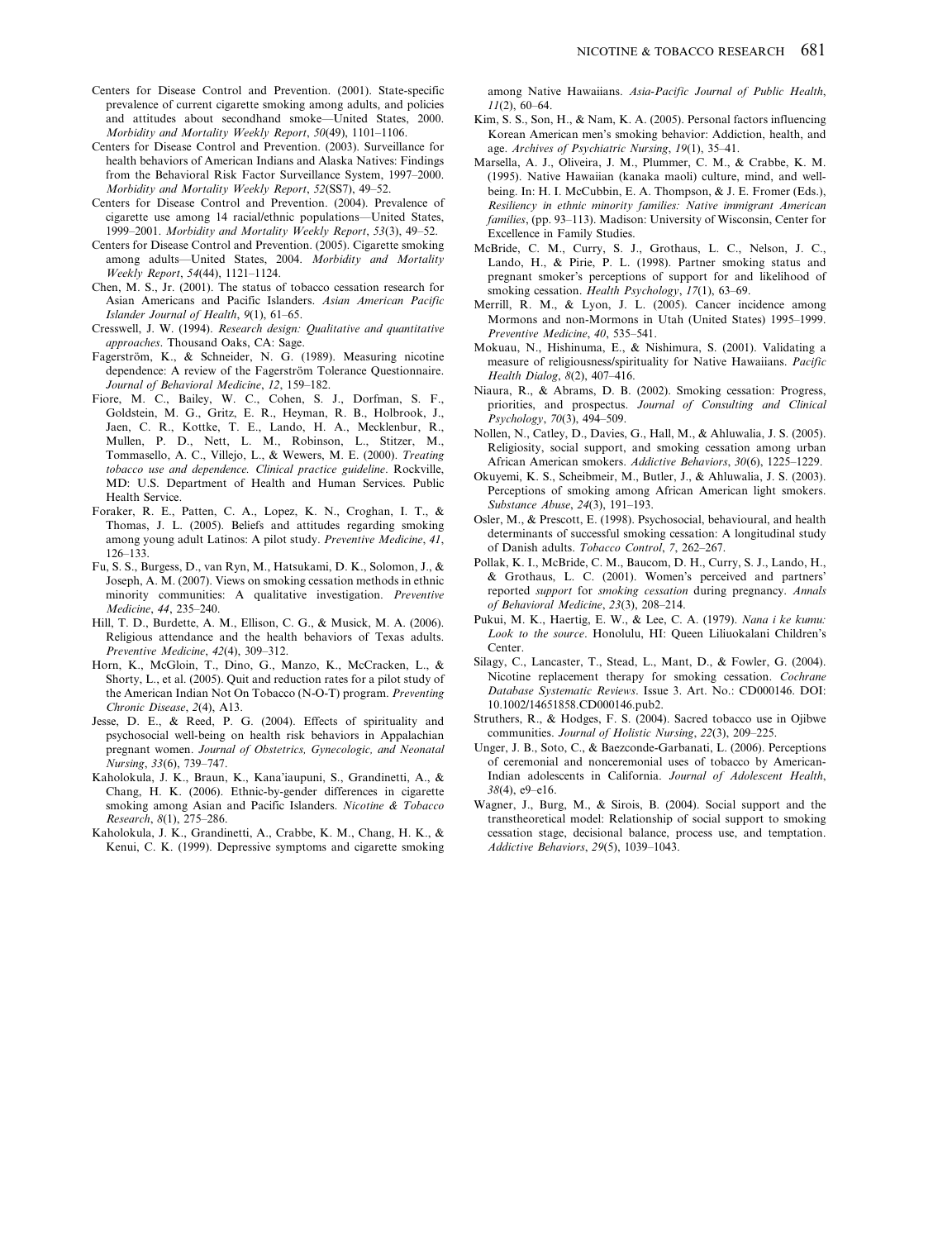Copyright of Nicotine & Tobacco Research is the property of Taylor & Francis Ltd and its content may not be copied or emailed to multiple sites or posted to a listserv without the copyright holder's express written permission. However, users may print, download, or email articles for individual use.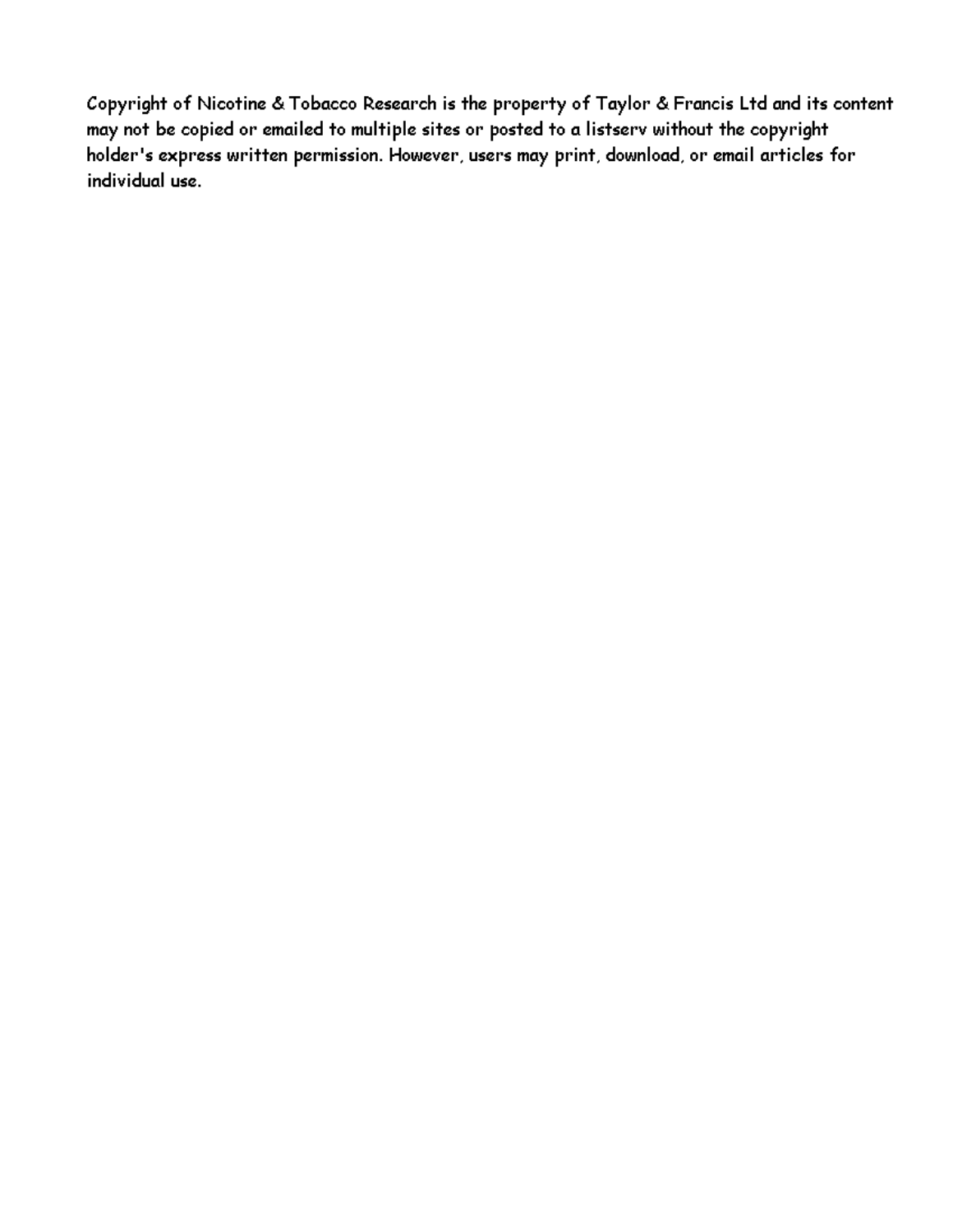Copyright of Nicotine & Tobacco Research is the property of Taylor & Francis Ltd and its content may not be copied or emailed to multiple sites or posted to a listserv without the copyright holder's express written permission. However, users may print, download, or email articles for individual use.